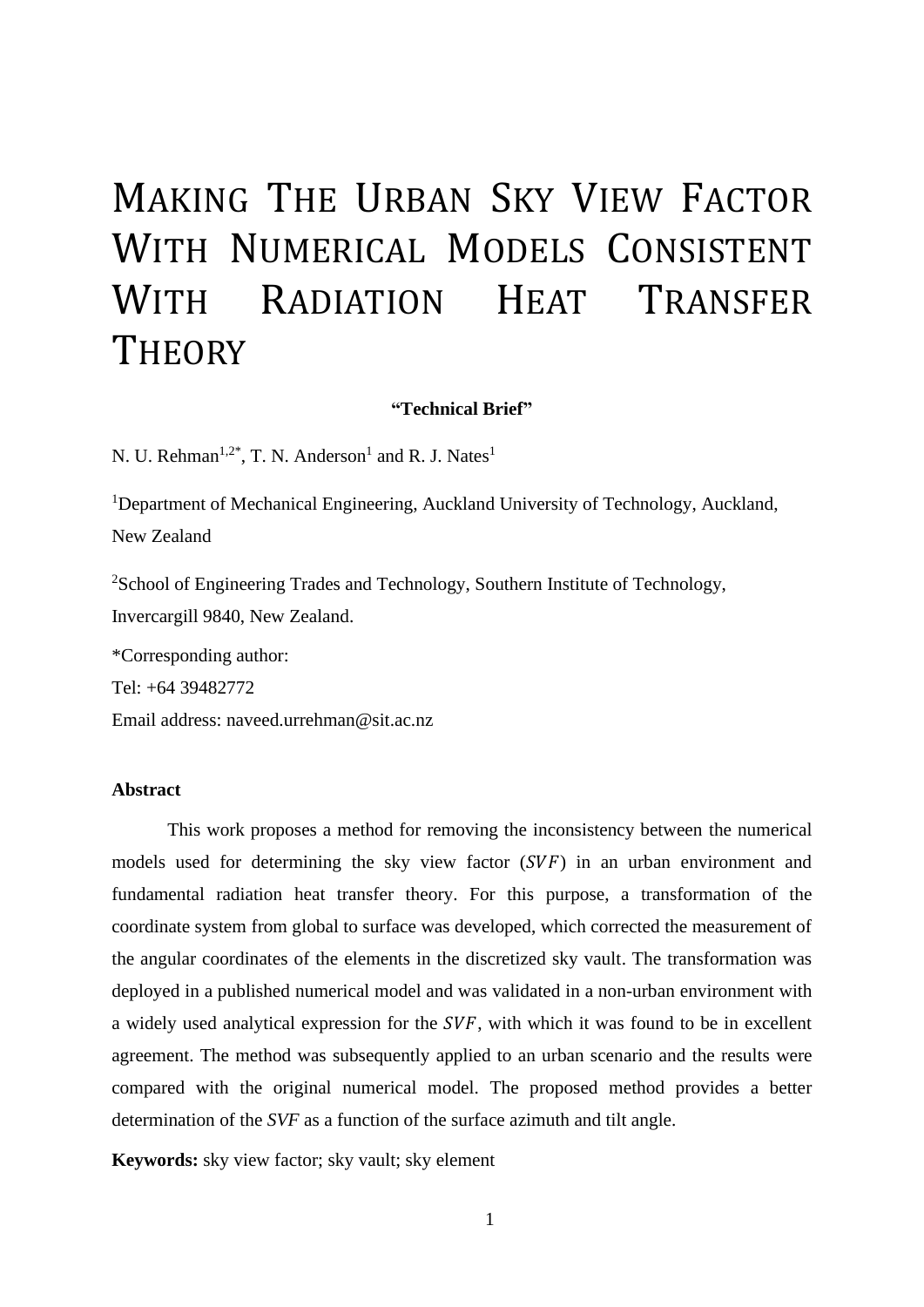#### **1. Introduction**

The diffuse solar irradiance  $(D, W/m^2)$  reaching a receiving surface can be obtained by multiplying the diffuse irradiance on the horizontal  $(D_0, W/m^2)$  by a mathematical ratio, called the sky view factor  $(SVF)$ , as shown in Eq. (1).

$$
D = D_o. SVF
$$

The magnitude of  $D_0$  can be obtained from historical measurements or by using models  $[1-4]$ , while the value of SVF is determined analytically or numerically  $[5,6]$ . To analytically calculate the SVF for a non-urban site, the most widely used expression is that of Liu and Jordan ( $SVF_{L1}$ ) [7] which features prominently in the literature [8-12] and for which an analytical proof has been developed [13]. However, in an urban context, Liu and Jordan's relationship is inadequate for describing the true sky view factor. In an attempt to address this, Li and Lam  $[14]$  suggested a numerical method for estimating the SVF of urban sites, based on computing the sum of incoming radiances.

In this respect, Tregenza and Sharples [15] had previously demonstrated a similar approach in which the sky vault was divided into elements, and the individual radiances approaching from each element were analyzed. The method considered both the dilation and cosine effect associated with the solid angles representing these elements. The dilation factor accounted for the expansion of solid angles, from the zenith to the base of the sky vault, while the cosine effect accounted for the incidence angle between the direction of radiance and the normal to the surface.

Following this type of approach, Siraki and Pillay [16] devised a technique based on disintegrating the sky vault to determine the  $SVF$  of urban sites. In implementing this, the method they used in analyzing individual radiances was similar to that proposed by Li and Lam [14]; however, their approach to the disintegration of the vault was different, and did not account for the dilation and cosine effect. Siraki and Pillay found that for a non-urban site, their simulation results were similar to those arrived at analytically, vis-à-vis  $SVF_{L1}$ .

Building on this work, Tripathy et al. [17] used the same model and proposed a nomograph for determining the  $SVF$  in a pseudo-urban environment consisting of infinitelength buildings of constant height around the surface. Rehman and Siddiqui [18] improved the model by accounting for the dilation and cosine effects.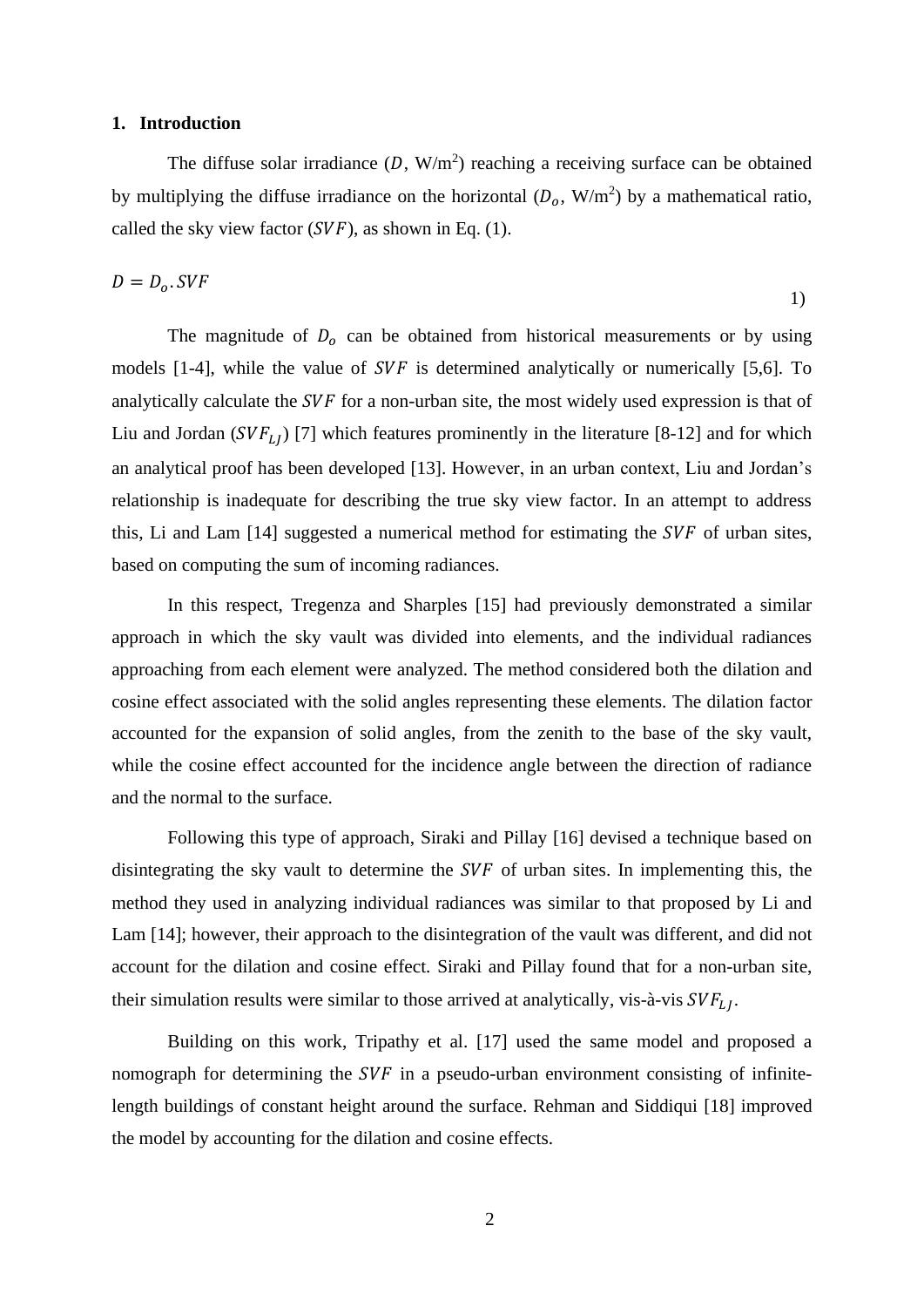In considering these approaches, however, it is important to note that these models use a fixed horizontal plane for determining the angular coordinates of elements when calculating the dilation factor. Badescu [19] and Rakovec and Zaksek [20] suggested that such an approach was inconsistent with the fundamental concepts of radiation heat transfer and proposed analytical relationships that were suitable for non-urban sites only. However, these relationships were found to be mathematically incorrect, as proved in [21]. Removing the errors led to the same relationship as was proposed by Liu and Jordan [7]. However, to the authors' knowledge, there has been no correct numerical model developed that can successfully analyze urban sites. Therefore, this work presents a numerical method based on a revision of Rehman and Siddiqui's [18] model (hereafter termed RS-model) that has been made fully consistent with the theory of radiation heat transfer.

#### **2. Background**

In the vault disintegration technique, the elements are small areas on the surface of a vault of unit radius (Fig. 1(a)). The area of an element is therefore equal to the magnitude of the solid angle it subtends at the center of the vault, and is mathematically expressed by Eq. (2):

#### $d\omega = d\alpha \, d\gamma \cos \alpha$

where  $d\omega$  (sr) is the solid angle,  $d\alpha$  is the altitudinal height of the element,  $d\gamma$  is the longitudinal width of the element located at the base plane of the vault and  $\alpha$  is the altitude angle of the element.

2)

For a constant value of  $d\alpha$  and  $dy$ , for all elements, the magnitude of the solid angle of any element only depends upon  $\cos \alpha$ . Therefore, any inappropriate measurement of  $\alpha$ may induce errors in the calculation of the  $SVF$ . Although Eq. (2) was used in the RS-model, the reference for measuring  $\alpha$  was assumed fixed at the horizontal, irrespective of the surface tilt angle (Fig. 1(b)), which, from the perspective of radiation heat transfer, is inappropriate. According to radiation heat transfer theory the reference plane for measuring  $\alpha$  should be the receiving surface [22-24].

Changing the reference plane in the published models alters the angular coordinates of the elements associated with the sky and the projection of urban features onto the vault. In these models, the coordinates were measured relative to a global coordinate system (GCS) in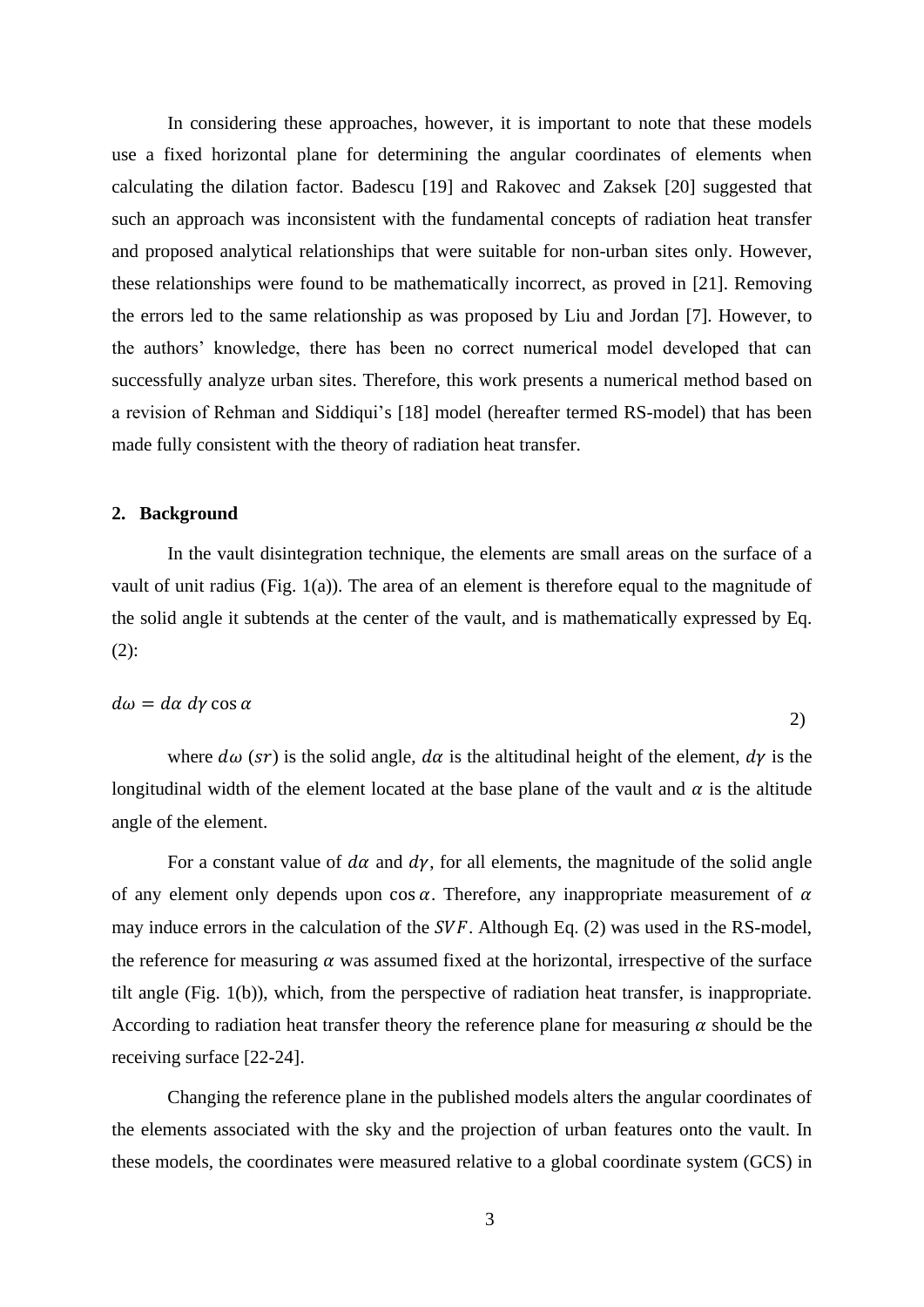which the altitude  $(\alpha_g)$  and azimuth  $(\gamma_g)$  angles were measured from the horizontal and from some standard cardinal direction, e.g. true south, respectively. However, considering a surface-aligned coordinate system (SCS), the altitude  $(\alpha_s)$  and azimuth  $(\gamma_s)$  angles need to be measured from the surface and from the line of orientation of the surface respectively, as shown in Fig. 1(b and c). The method for transforming the coordinates of elements from GCS to SCS is explained in the next section.



Fig. 1: (a) Area of an element in a disintegrated sky vault; (b) Definition of altitudinal coordinates of elements used in published models and in this work; (c) Definition of azimuthal coordinates of elements used in published models and in this work

#### **3. Method**

The method follows the same approach as that described in the previously published models ([14-18]), except that the coordinates of elements are transformed from a GCS to an SCS, with a receiving point on the surface as the origin (Fig. 2).



Fig. 2: Global coordinate system (GCS) rotated to form a surface coordinate system (SCS)

For the transformations, the Cartesian axis in the GCS is expressed in terms of  $x$ ,  $y$ and z where a plane  $\overline{xy}$  forms a horizontal surface, z is aligned with the geographical zenith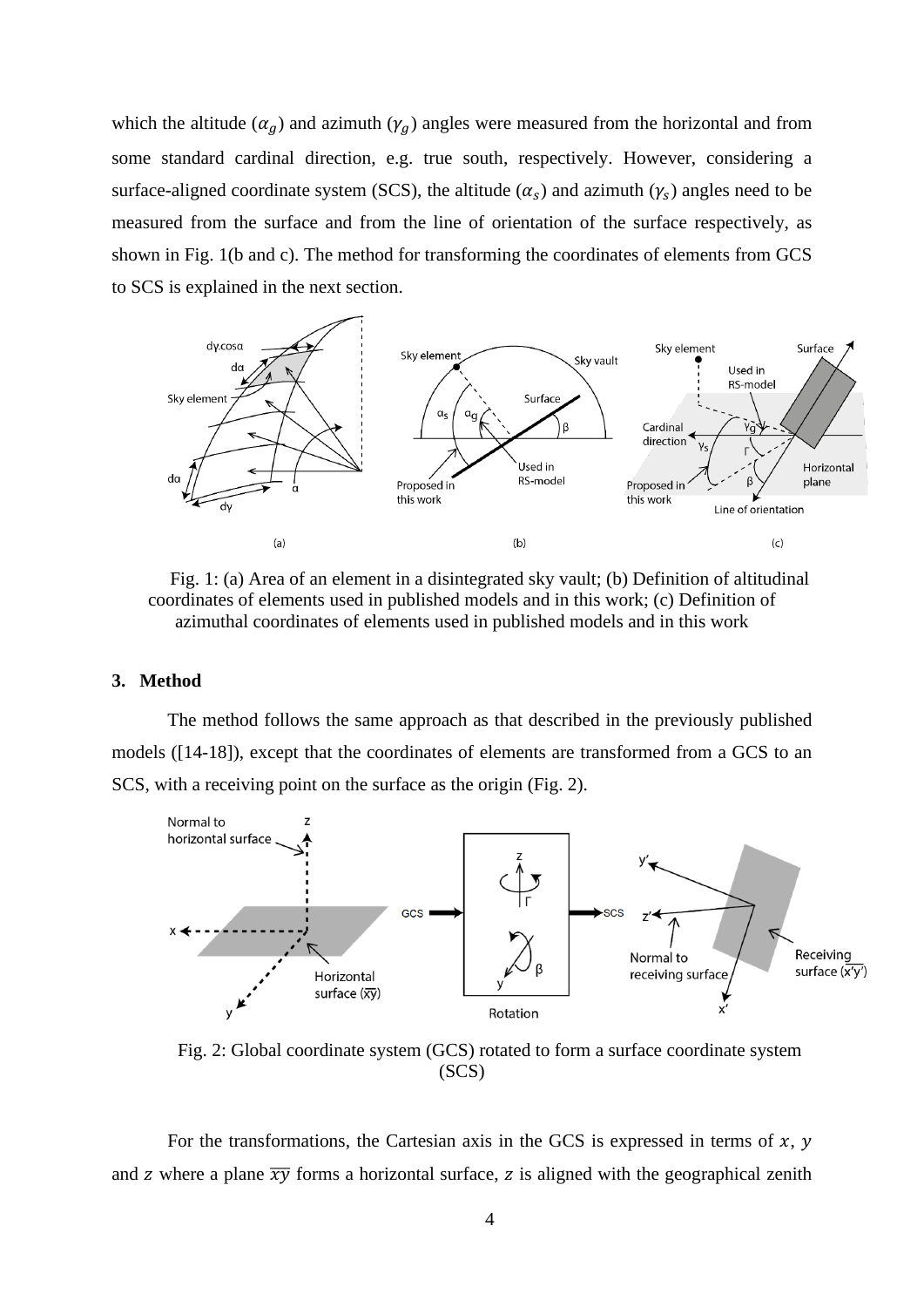passing through the point on the surface and  $\hat{i}$ ,  $\hat{j}$  and  $\hat{k}$  are unit vectors along x, y and z. Similarly, the Cartesian axis in the SCS is expressed as  $x'$ ,  $y'$  and  $z'$  where the plane  $\overline{x'y'}$ forms the receiving surface, z' is aligned normal to the surface and  $\hat{u}$ ,  $\hat{v}$  and  $\hat{w}$  are the unit vectors along  $x'$ ,  $y'$  and  $z'$ , respectively. Hence, in moving between the coordinate systems the GCS should be rotated about the z-axis and  $y$ -axis as shown in Eq. (3) and Eq. (4):

$$
[\hat{u} \quad \hat{v} \quad \hat{w}]^T = R[\hat{i} \quad \hat{j} \quad \hat{k}]^T
$$

where  $\Gamma$  and  $\beta$  are the surface azimuth and tilt angles respectively,  $T$  is matrix transpose and  $R$  is the rotation matrix:

$$
R = \begin{bmatrix} \cos \Gamma & -\sin \Gamma & 0 \\ \sin \Gamma & \cos \Gamma & 0 \\ 0 & 0 & 1 \end{bmatrix} \begin{bmatrix} \cos(-\beta) & 0 & \sin(-\beta) \\ 0 & 1 & 0 \\ -\sin(-\beta) & 0 & \cos(-\beta) \end{bmatrix} \tag{4}
$$

Hence, considering an element located at  $(\gamma_g, \alpha_g)$  in a GCS, the vector pointing to this element would be as determined by Eq. (5):

$$
\hat{G} = [\cos \gamma_g \cos \alpha_g \quad \sin \gamma_g \cos \alpha_g \quad \sin \alpha_g]
$$

Alternatively, using Eq. (3), the vector pointing to the same element in the SCS would be given by Eq. (6) (see "Appendix 1" for a numerical example):

$$
\hat{S} = R \; \hat{G}^T \tag{6}
$$

The final required coordinates of this element in a SCS would be  $(\gamma_s, \alpha_s)$ , such that the conditions outlined in Eq. (7) and Eq. (8) are upheld.

$$
\gamma_{s} = \begin{cases}\n0^{\circ} & , proj_{\overline{x'y'}}(\hat{S}) = [0 \quad 0 \quad 0], R(3) = -1 \\
180^{\circ} & , proj_{\overline{x'y'}}(\hat{S}) = [0 \quad 0 \quad 0], R(3) \neq -1 \\
\phi_{proj_{\overline{x'y'}}(\hat{S}), \hat{u}} & , proj_{\overline{x'y'}}(\hat{S}) \neq [0 \quad 0 \quad 0], \phi_{proj_{\overline{x'y'}}(\hat{S}), \hat{v}} \leq 90^{\circ} \\
360^{\circ} - \phi_{proj_{\overline{x'y'}}(\hat{S}), \hat{u}} & , proj_{\overline{x'y'}}(\hat{S}) \neq [0 \quad 0 \quad 0], \phi_{proj_{\overline{x'y'}}(\hat{S}), \hat{v}} > 90^{\circ}\n\end{cases}
$$

and

$$
\alpha_{s} = \begin{cases}\n90^{\circ} & ,proj_{\overline{x'y'}}(\hat{S}) = 0 \\
\phi_{proj_{\overline{x'y'}}(\hat{S}), \hat{S}} & ,proj_{\overline{x'y'}}(\hat{S}) \neq [0 \quad 0 \quad 0], \phi_{\hat{w}, \hat{S}} \leq 90^{\circ} \\
-\phi_{proj_{\overline{x'y'}}(\hat{S}), \hat{S}} & ,proj_{\overline{x'y'}}(\hat{S}) \neq [0 \quad 0 \quad 0], \phi_{\hat{w}, \hat{S}} > 90^{\circ}\n\end{cases}
$$
\n8)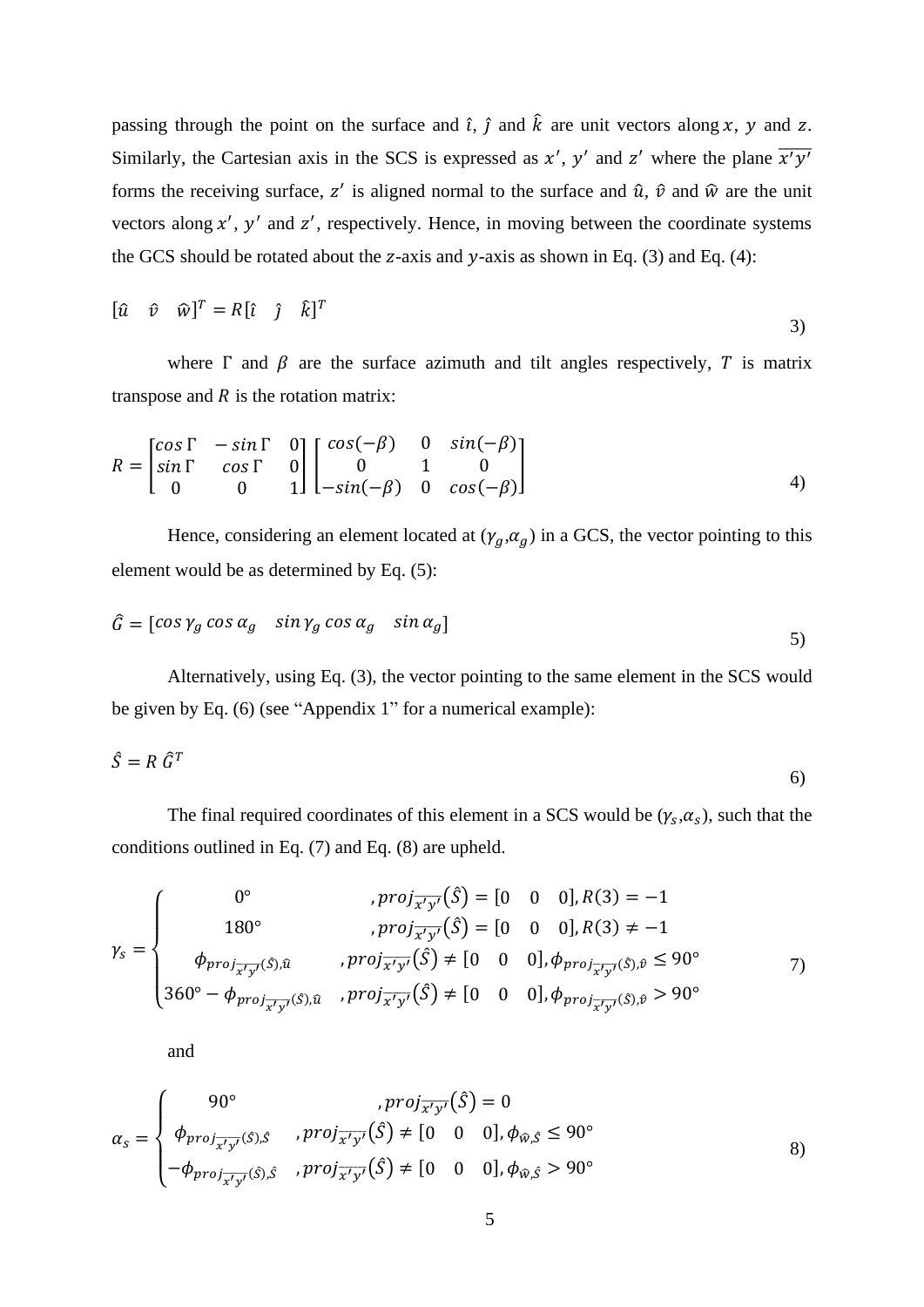where the functions  $\phi$  and *proj* are as defined in the "Appendix 2".

#### **4. Results and discussion**

Using the method discussed in the previous section in the RS-model, for a non-urban site, showed excellent agreement with the  $SVF_{LI}$  as shown in Fig. 3. Extending on this, the simulations were also performed for the urban site shown in Fig. 4, as used by Siraki and Pillay [16] and Rehman and Siddiqui [18].



Fig. 3: Comparison of  $SVF_{LI}$  and the proposed method (simulations performed for a non-urban site,  $d\alpha = d\gamma = 0.1^{\circ}$ 

Fig. 5 illustrates the difference between the predictions from the original RS-model and this model. It can be seen that the projection of the urban features on the vault is fixed in the RS-model (Fig. 5a and b) irrespective of the receiving surface tilt angle, whereas in the revised model (Fig. 5c and d), the projection of an obstacle is patched uniquely for every tilt angle. In this respect, for receiver tilt angles of 30° (Fig. 5a and c) and 60° (Fig. 5b and d), the RS-model was found to underestimate the  $SVF$  by 0.82% and 2.97%, respectively.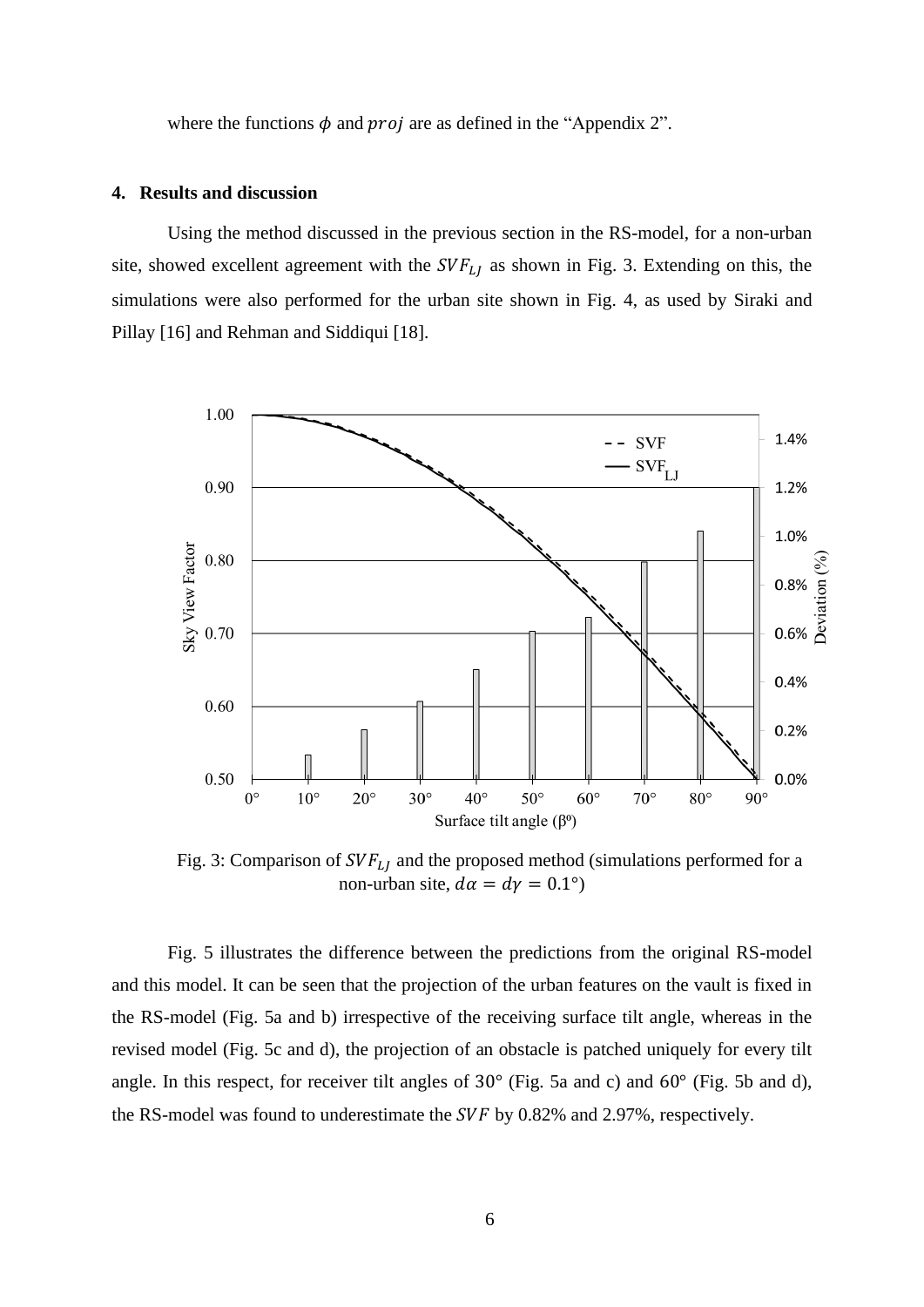

Fig. 4: Projection of the urban scene used in this work on a global coordinate system



Fig. 5: Sky view factor at an urban site with the surface facing  $\Gamma = 0^{\circ}$ , (a) using RSmodel at  $\beta = 30^{\circ}$ , (b) using RS-model at  $\beta = 90^{\circ}$ , (c) using this model at  $\beta = 30^{\circ}$  and (d) using this model at  $\beta = 90^{\circ}$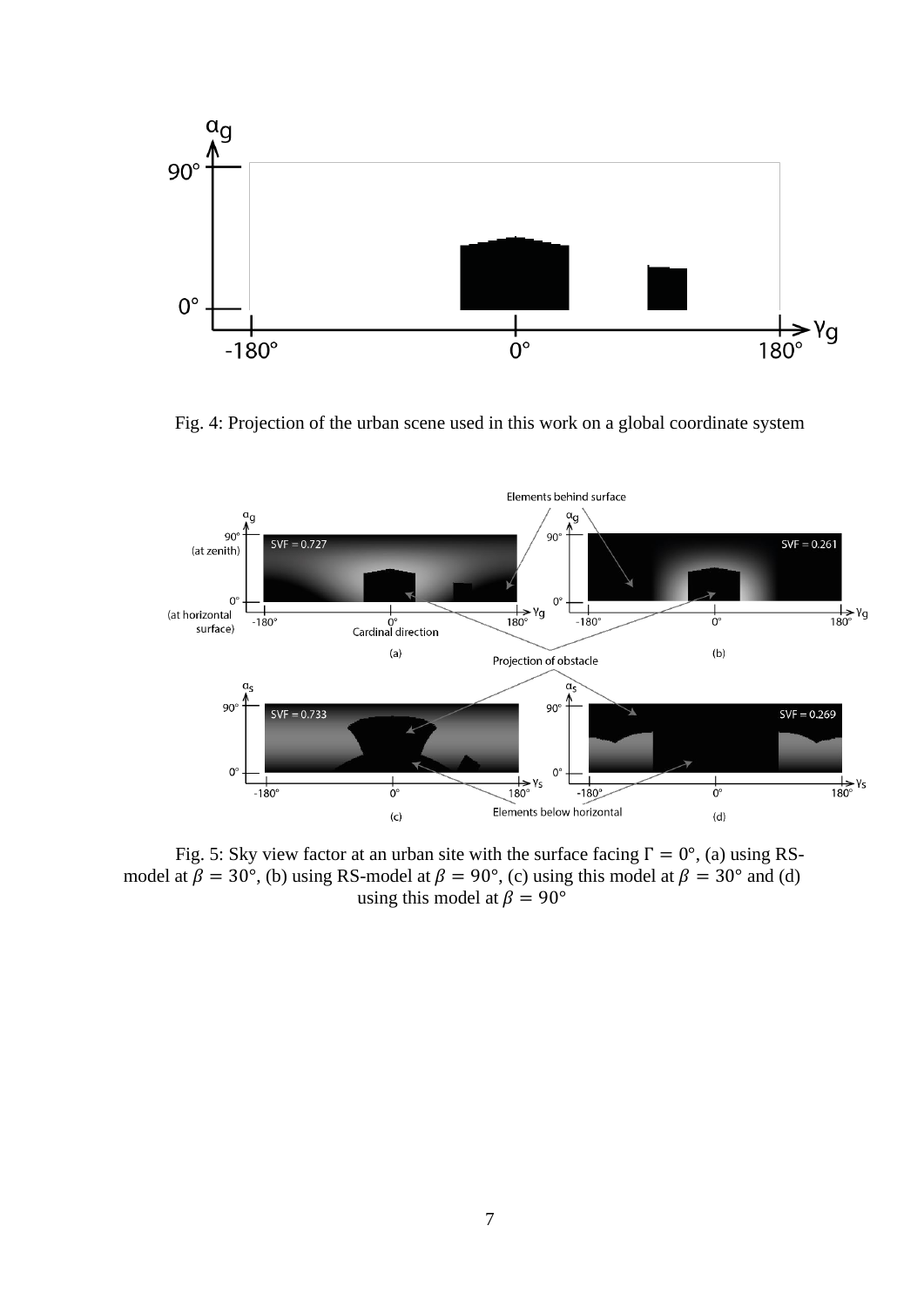

Fig. 6: Difference in SVF between this model and the RS model (simulations performed for the chosen urban site,  $d\alpha = d\gamma = 0.1^{\circ}$ 

Hence, for an urban site, the value of  $SVF$  obtained by this model shows a noticeable difference from the previous models, the magnitude of which depends upon both the azimuth and tilt angles of the receiving surface as shown in Fig. 6. Reflecting on this point it can be seen that the maximum variation occurs as the receiving surface approaches the vertical ( $\beta$  = 90°), which could lead to inaccurate assessments of façade performance and underpins the need to maintain consistency with radiation theory.

#### **5. Conclusion**

This work demonstrated a method for removing inconsistency with the fundamental theory of radiation heat transfer in models used for determining  $SVF$  in an urban environment. As a case study, the method was deployed within an existing model to make it fully consistent with the theory of radiation heat transfer. Simulation results in a non-urban environment were found to be in excellent agreement with Liu and Jordan's model and for an urban site, it was shown that the method provides a better determination of the *SVF* as a function of the surface azimuth and tilt angle.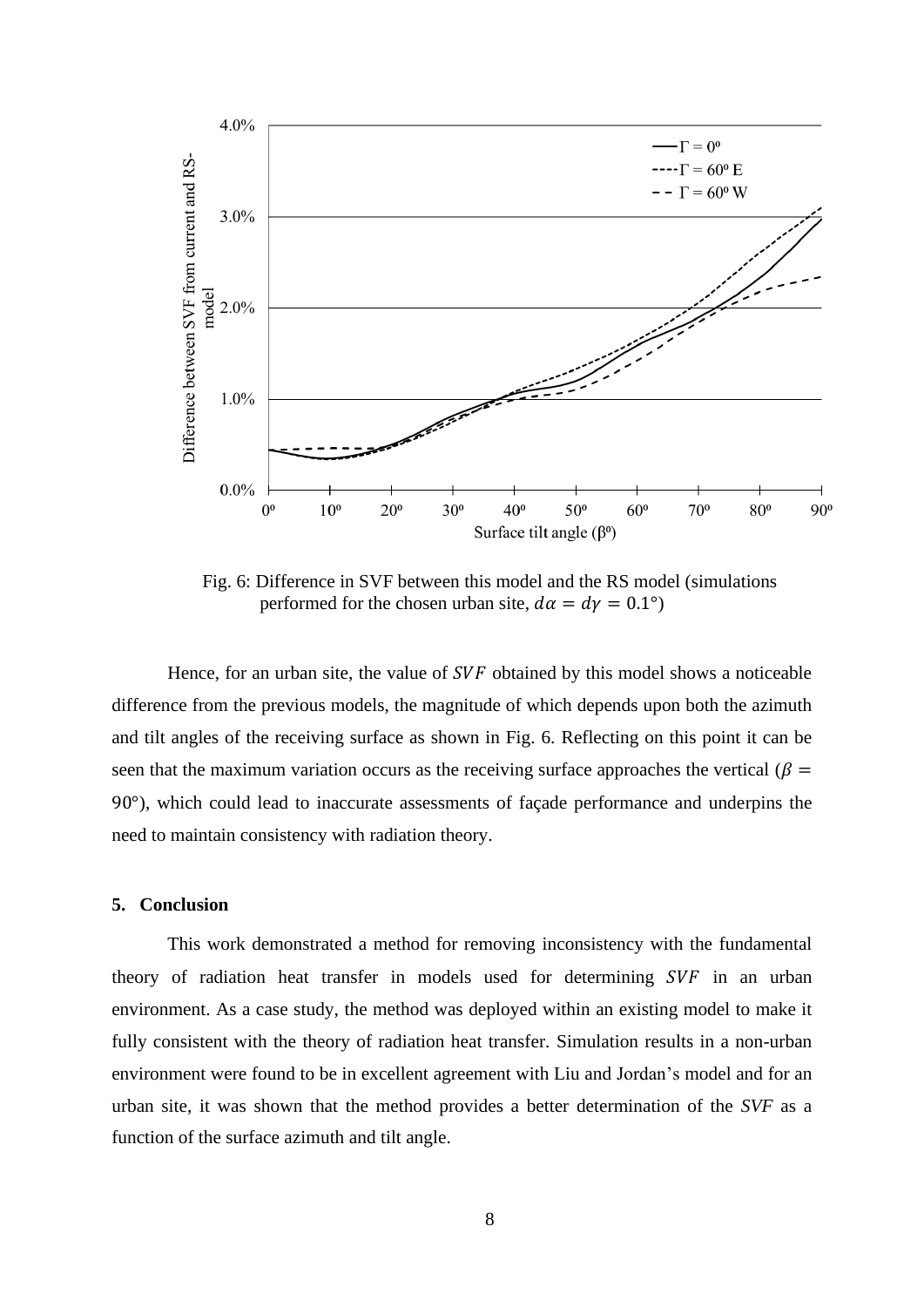#### **Appendix 1**

A numerical example for calculating the rotation matrix  $(R, as in Eq. 4)$ , location of element in GCS ( $\hat{G}$ , as in Eq. 5) and the location of element in SCS ( $\hat{S}$ , as in Eq. 6) are given in this section.

Let's assume that the surface normal has the azimuth angle and tilt angle given by  $\Gamma = 45^{\circ}$ and  $\beta = 45^{\circ}$ , respectively. Then, Eq. 4 can be evaluated as:

$$
R = \begin{bmatrix} \cos 45^{\circ} & -\sin 45^{\circ} & 0 \\ \sin 45^{\circ} & \cos 45^{\circ} & 0 \\ 0 & 0 & 1 \end{bmatrix} \begin{bmatrix} \cos(-\beta) & 0 & \sin(-\beta) \\ 0 & 1 & 0 \\ -\sin(-\beta) & 0 & \cos(-\beta) \end{bmatrix} = \begin{bmatrix} 0.5 & -0.707 & -0.5 \\ 0.5 & 0.707 & -0.5 \\ 0.707 & 0 & 0.707 \end{bmatrix}
$$

Also, consider that the element is located in GCS at the altitude and azimuth angle given by  $\alpha_g = 45^\circ$  and  $\gamma_g = 45^\circ$ , respectively. Then, Eq. 5 can be evaluated as:

$$
\hat{G} = [cos 45^{\circ} cos 45^{\circ} sin 45^{\circ} cos 45^{\circ} sin 45^{\circ}] = [0.5 \quad 0.5 \quad 0.707]
$$

And so, the location of element in SCS can be obtained by using Eq. 6:

$$
\hat{S} = \begin{bmatrix} 0.5 & -0.707 & -0.5 \\ 0.5 & 0.707 & -0.5 \\ 0.707 & 0 & 0.707 \end{bmatrix} \begin{bmatrix} 0.5 \\ 0.5 \\ 0.707 \end{bmatrix} = \begin{bmatrix} -0.457 \\ 0.25 \\ 0.8533 \end{bmatrix}
$$

#### **Appendix 2**

" $\phi_{a,b}$ " is the function describing the angle between two vectors "a" and "b", written as:

$$
\phi_{a,b} = \cos^{-1}\left(\frac{a.b}{|a||b|}\right)
$$

" $proj$ " is the function describing the projection of vector " $c$ ", written in its parenthesis, over the plane " $\overline{ab}$ ", written as:

$$
\text{proj}_{\overline{ab}}(c) = c - \left(\frac{c \cdot \perp_{\overline{ab}}}{|\perp_{\overline{ab}}|^2}\right) \cdot \perp_{\overline{ab}}
$$

where "⊥" represents the vector normal to the plane " $\overline{ab}$ ", for example, if "n" is normal to " $\overline{ab}$ " then:

$$
\perp \overline{ab} = n
$$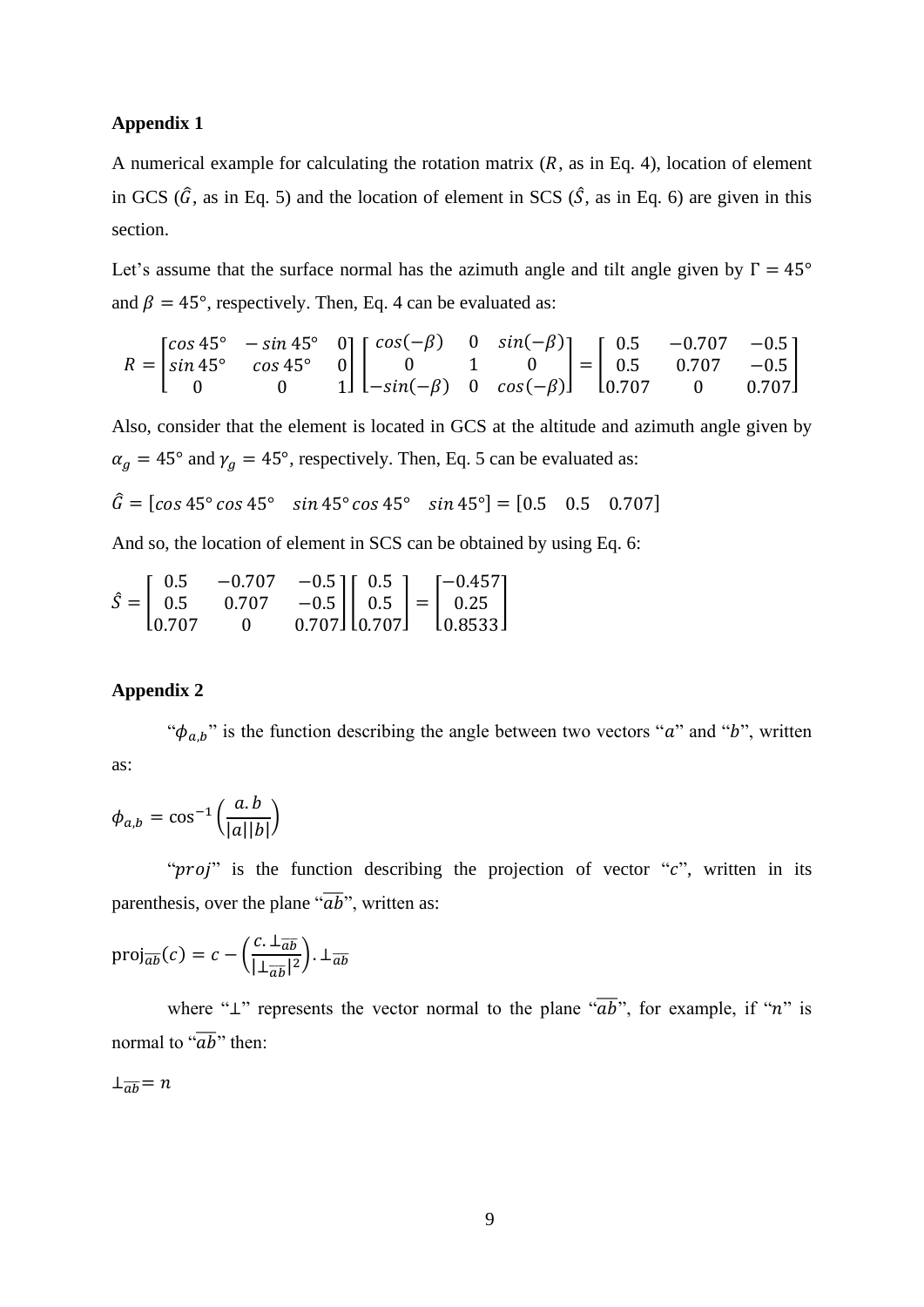## **Nomenclature**

## *Latin symbols*

| D                           | Diffuse solar irradiance reaching a surface $(W/m^2)$       |
|-----------------------------|-------------------------------------------------------------|
| D <sub>o</sub>              | Diffuse solar irradiance on the horizontal $(W/m^2)$        |
| GCS                         | Global Coordinate System                                    |
| Ĝ                           | Vector pointing to the element in global coordinate system  |
| $\hat{i}, \hat{j}, \hat{k}$ | Unit vectors along $x, y, z$ .                              |
| $\overline{R}$              | Rotation matrix                                             |
| SCS                         | Surface Coordinate System                                   |
| <b>SVF</b>                  | Sky view factor                                             |
| Ŝ                           | Vector pointing to the element in surface coordinate system |
| $\hat{u}, \hat{v}, \hat{w}$ | Unit vectors along $x', y', z'$ .                           |
| x, y, z                     | Cartesian axis in global coordinate system                  |
| x', y', z'                  | Cartesian axis in surface coordinate system                 |

## *Greek symbols*

| $d\alpha$ | Altitudinal height of the element (degrees)  |
|-----------|----------------------------------------------|
| $d\gamma$ | Azimuthal height of the element (degrees)    |
| $d\omega$ | Solid angle $(sr)$                           |
| $\alpha$  | Altitude coordinate of the element (degrees) |
| ß         | Tilt angle of surface (degrees)              |
| ν         | Azimuth coordinate of the element (degrees)  |
|           | Surface azimuth angle (degrees)              |

## *Subscripts*

| g   | Measured in global coordinate system  |
|-----|---------------------------------------|
| LJ  | Proposed by Liu and Jordan [7]        |
| - 5 | Measured in surface coordinate system |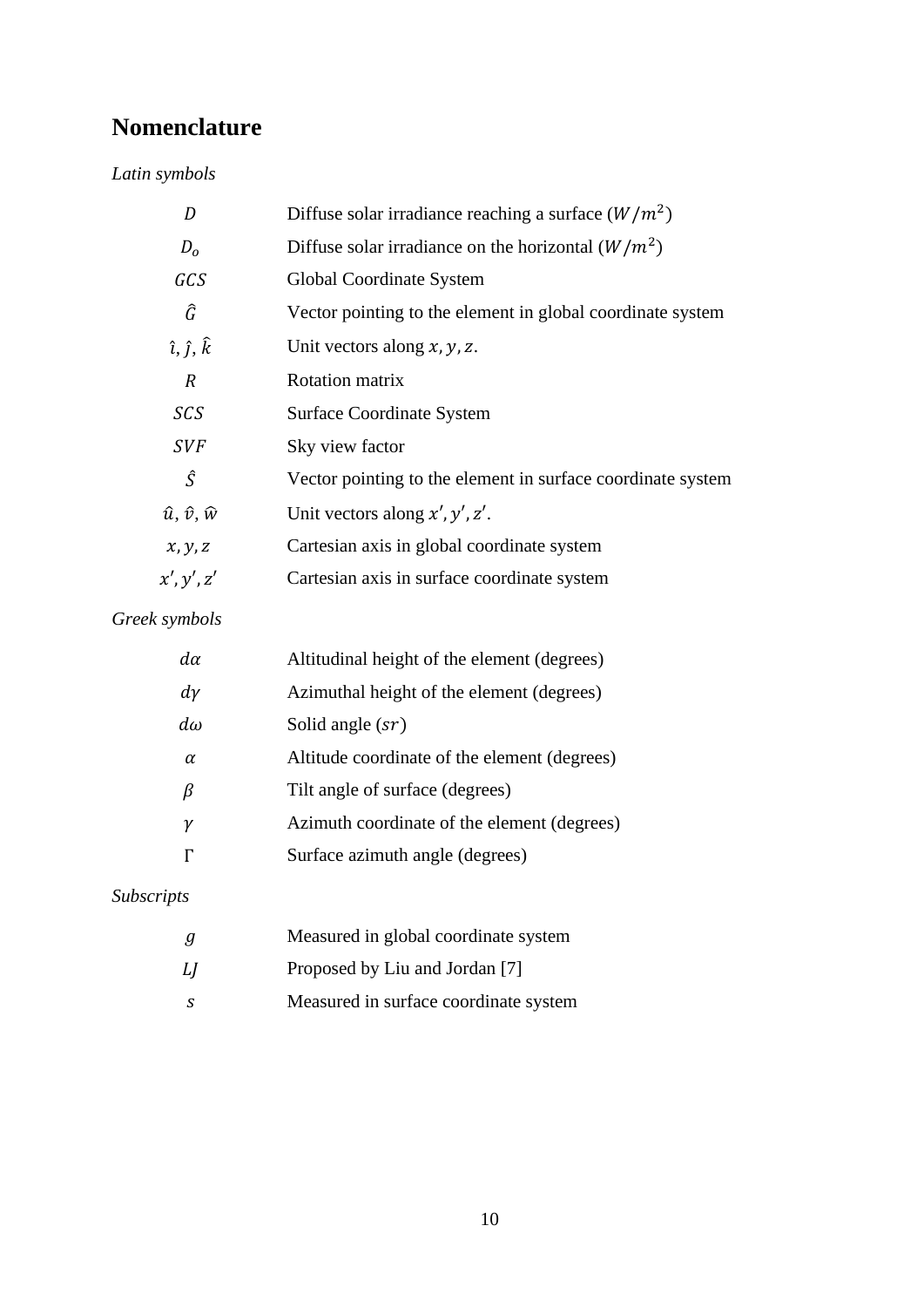#### **References**

- [1] Maxwell, E. L., Marion, W. F., Myers, D. R., Rymes, M. D., & Wilcox, S. M., 1995. "National Solar Radiation Data Base (1961-1990) - Volume 2," *Final Technical Report National Renewable Energy Lab*.
- [2] Bamisile, O., Oluwasanmi, A., Ejiyi, C., Yimen, Y., Obiora, S., and Huang, Q., 2021, "Comparison of machine learning and deep learning algorithms for hourly global/diffuse solar radiation predictions," *International Journal of Energy Research .* https://doi.org[/10.1002/er.6529](http://dx.doi.org/10.1002/er.6529)
- [3] Badescu, V., Gueymard, C. A., Cheval, S., Oprea, C., Baciu, M., Dumitrescu, A., Iacobescu, F., Milos, I., and Rada, C., 2012, "Computing global and diffuse solar hourly irradiation on clear sky. Review and testing of 54 models," *Renewable and Sustainable Energy Reviews,*16(3), pp.1636-1656.

https://doi.org/ [10.1016/j.rser.2011.12.010](http://dx.doi.org/10.1016%2Fj.rser.2011.12.010)

- [4] Löf, G. O., Duffie, J. A., and Smith, C. O., 1966, "World distribution of solar radiation," *Solar Energy,* 10(1), pp. 27-37. [https://doi.org/10.1016/0038-](https://doi.org/10.1016/0038-092X(66)90069-7) [092X\(66\)90069-7](https://doi.org/10.1016/0038-092X(66)90069-7)
- [5] Massalha, Y., and Appelbaum, J., 2020, "Experimental Verification of the Sky View Factor Model in Multiple-Row Photovoltaic Fields," *Journal of Solar Energy Engineering,* 142(2), 021004. https://doi.org/10.1115/1.4044979
- [6] Fathi, N., and Samer, A., 2016, "View factors of flat solar collectors array in flat, inclined, and step-like solar fields," *Journal of Solar Energy Engineering,*  138(6), 061005. https://doi.org[/10.1115/1.4034549](http://dx.doi.org/10.1115/1.4034549)
- [7] Liu, B., and Jordan, R., 1961, "Daily insolation on surfaces tilted towards equator," *ASHRAE Transactions,* 67 (Part 2), pp. 526–541.
- [8] Robinson, N., 1966, *Solar Radiation*, Elsevier, Amsterdam, The Netherlands. OCLC 594335623
- [9] Paltridge, G. W., and Platt,C. M., 1976, *Radiative processes in meteorology and*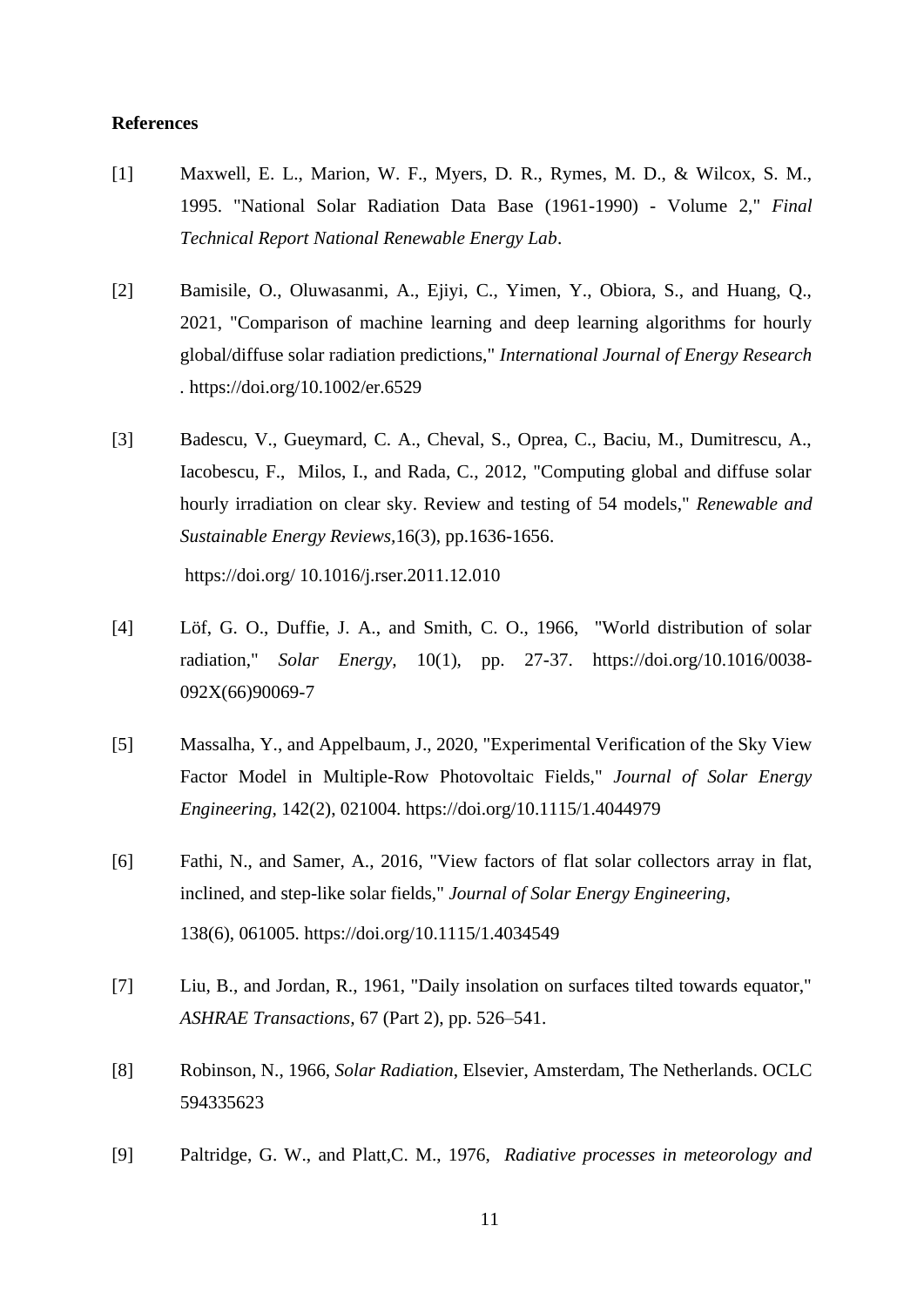*climatolog*y, Elsevier, Amsterdam, The Netherlands. ISBN: 0444414444

- [10] Duffie, J. A., and Beckman, W. A., 2013, *Solar engineering of thermal processes*, 3rd ed., Wiley, New York, NY. ISBN 978-0-470-87366-3
- [11] Kalogirou, S. A., 2014, *Solar energy engineering - processes and systems*, 2nd ed., Elsevier, Oxford, UK. ISBN: 9780123972705
- [12] Muneer, T., 2004, *Solar radiation and daylight models,* 2nd ed., Elsevier, New York, NY. ISBN: 978-0-7506-5974-1
- [13] Rehman, N. U., and Uzair, M., 2017, "The proper interpretation of analytical sky view factors for isotropic diffuse solar irradiance on tilted planes," *Journal of Renewable and Sustainable Energy*, 9(5), p. 053702. https://doi.org/10.1063/1.4993069
- [14] Li, D. H., and Lam, T. N., 2007, "Determining the optimum tilt angle and orientation for solar energy collection based on measured solar radiance data.," *International Journal of Photoenergy,* Article ID 085401. <https://doi.org/10.1155/2007/85402>

 $[15]$ 

Tregenza, P.R., and Sharples, S., 1995, "New Daylight Algorithm," University of Sheffield, Sheffield, UK.

- [16] Gharakhani Siraki, A., and Pillay, P., 2012, "Study of optimum tilt angles for solar panels in different latitudes for urban applications," *Solar Energy,* (86) 6, pp. 1920- 1928. https://doi.org[/10.1016/j.solener.2012.02.030](http://dx.doi.org/10.1016/j.solener.2012.02.030)
- [17] Tripathy, M., Yadav, S., Sadhu, P. K., and Panda, S. K., 2017, "Determination of optimum tilt angle and accurate insolation of BIPV panel influenced by adverse effect of shadow," *Renewable Energy,* 104, pp. 211-223. <https://doi.org/10.1016/j.renene.2016.12.034>
- [18] Rehman, N. U., and Siddiqui, M. A., 2015, "A novel method for determining sky view factor for isotropic diffuse radiations for a collector in obstacles-free or urban